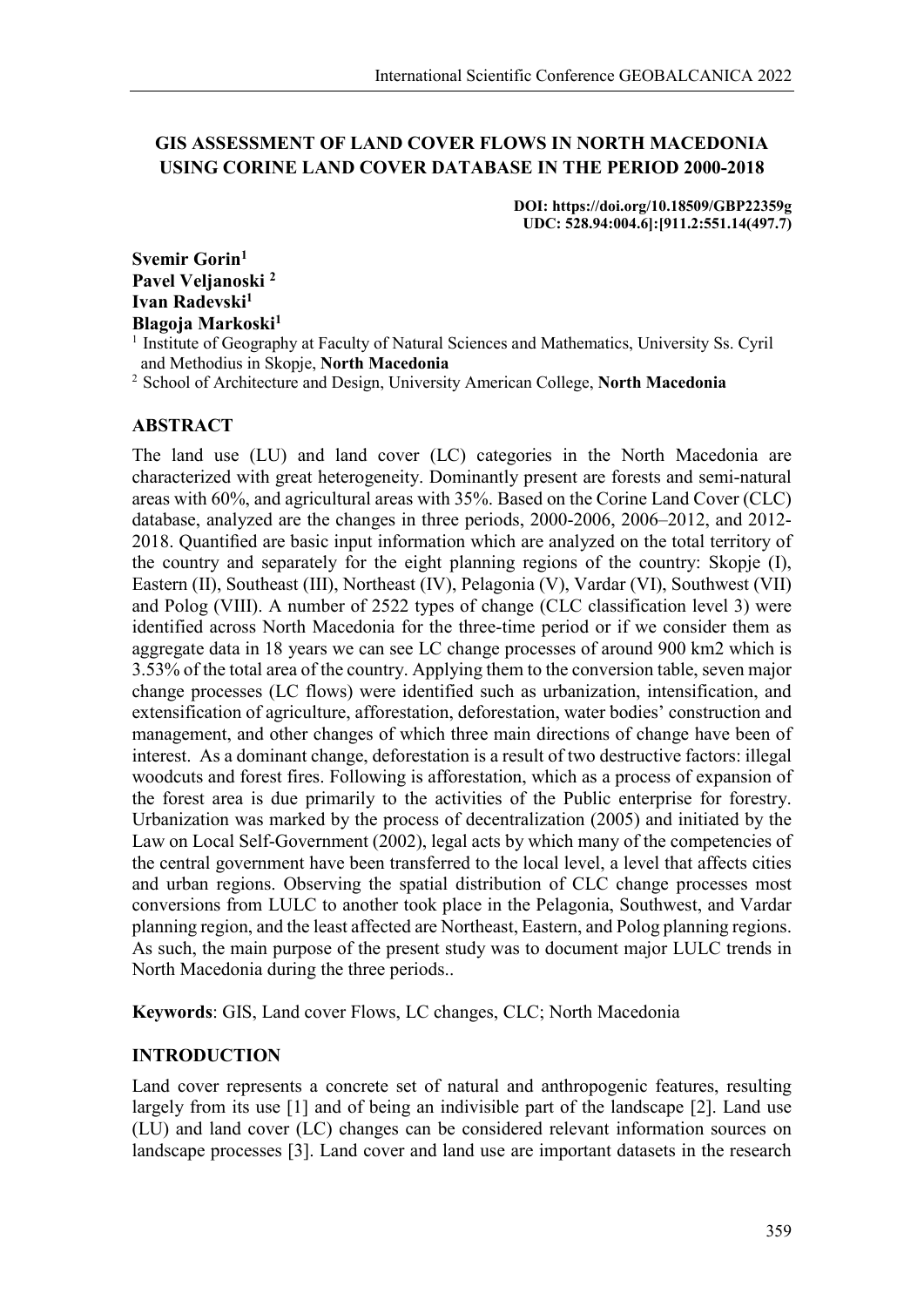methodologies of geo and environmental research [4] and the decision-making process. Also, the land cover data provides useful information for many GIS and Remote Sensing based applications for determinations and assessment of the natural hazard risk, suitability analysis, flood plain risk, etc. [5]. Thus, it is useful to determine measures and monitor actual and further land cover changes, but also the availability of appropriate and comparable data for different periods. Timely detection and precise information about land-use and land-cover changes are extremely important for understanding the relationships and interactions between human and natural phenomena if the management of decision-making is to be improved [6]. Based on GIS processing of the CORINE Land Cover data layer some studies at the national, as well as regional level have been achieved [7], [8], [9], [10], [11], [12]

# **STUDY AREA**

The Republic of North Macedonia is situated in South-Eastern Europe on the southern part of the Balkan Peninsula. The total area of the country is 25713 km and according to the last Census of the population in 2021, it has 1836713 inhabitants. Administratively it is divided into the eight planning regions: Skopje, Eastern, Southeast, Northeast, Pelagonia, Vardar, Southwest, and Polog Region.



**Figure 1**. Map of North Macedonia

The capital city is Skopje with 526502 inhabitants or almost 1/3 or 27.6 % of the country's population. The country has a very complex geology with geological formations from almost all geological periods. Climatic characteristics are diverse. In the southern part, widely open to the Aegean Sea prevails a modified Mediterranean climate, in other parts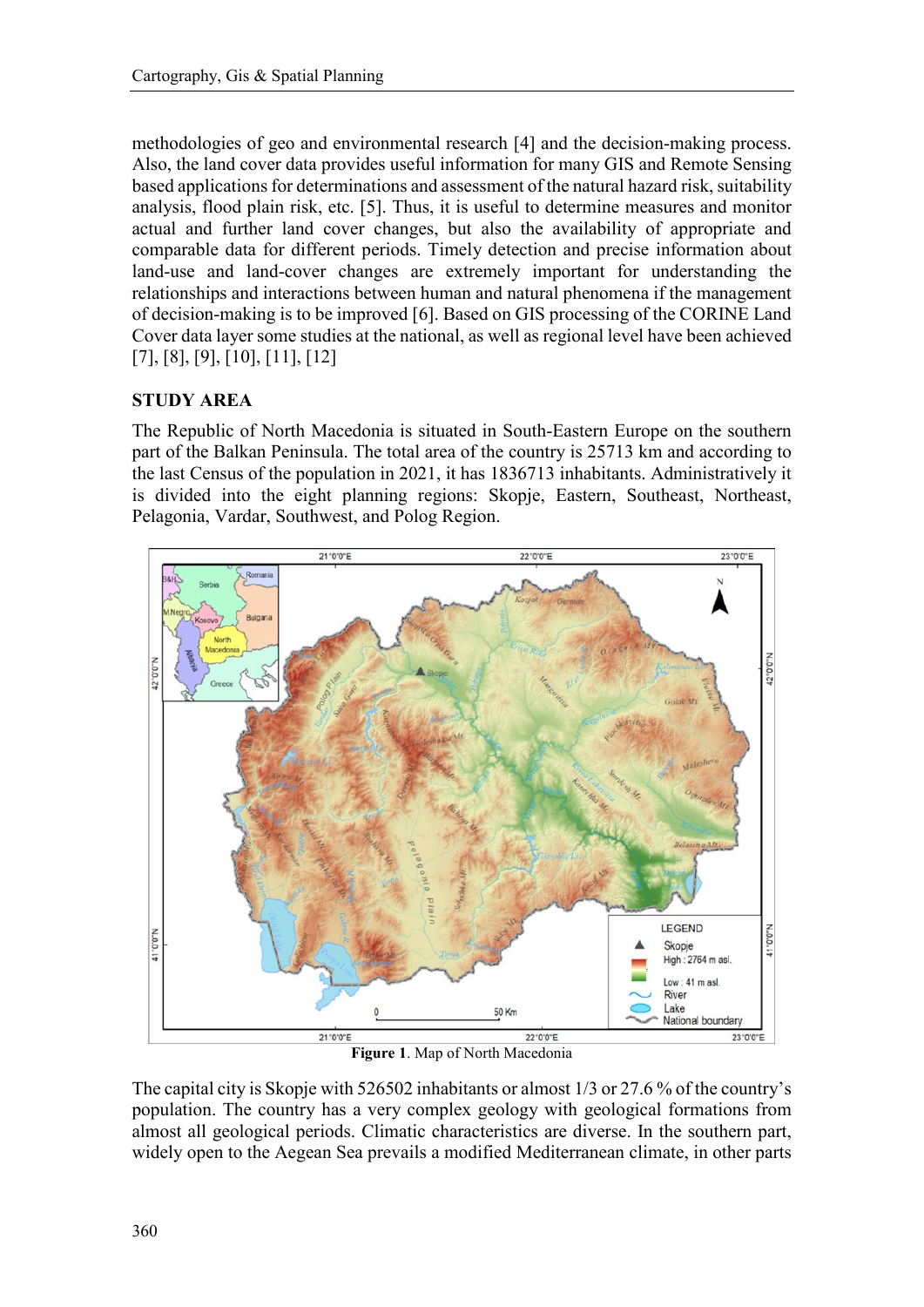of the country prevails continental climate. On the high mountains prevails mountain climate. The relief characteristics are also diverse, the lowest altitude is approximately 40 m.a.s.l. and the highest altitude is on the Korab mountain peak 2764 m.a.s.l.

### **MATERIALS AND METHODS**

The assessment of the Land-use flows has been conducted in the following order: literature research, data collecting, and adoption of a suitable methodological approach. During the phase of literature research, we have found several similar studies and papers such as the treatment of Landscape changes in the region of Skalica [13], the region of Trnava in Slovakia [14], the municipality of Bansko in Bulgaria [15], region of Plovdiv in Bulgaria [16], the comparative study between the regions of Trnava and Plovdiv in Slovakia and Bulgaria [7] the assessment of land cover changes in Romania [11], the overview of Changes in Land Use and Land Cover in Eastern Europe [9], etc.

Based on the literature review and the available datasets the methodological approach developed by the Institute of Geography at the Slovak Academy of Sciences has been adopted and applied [17], [18], [7].

|         | <b>Fabre</b> 1. Example of Conversion table (CEC classes this Eana cover from processes)<br>2006 classes (2012, 2018) |                |              |              |              |                |                |                |                |          |                |                |              |                |              |          |
|---------|-----------------------------------------------------------------------------------------------------------------------|----------------|--------------|--------------|--------------|----------------|----------------|----------------|----------------|----------|----------------|----------------|--------------|----------------|--------------|----------|
|         |                                                                                                                       |                |              |              |              |                |                |                |                |          |                |                |              |                |              |          |
|         |                                                                                                                       | 11             | 12           | 13           | 14           | 21             | 22             | 23             | 24             | 31       | 32             | 33             | 41           | 42             | 51           | 52       |
|         | 11                                                                                                                    | $\mathbf{0}$   | 7            | 7            | 7            | $\tau$         | 7              | 7              | 7              | 7        | 7              | 7              | 7            | 7              | 7            | 7        |
|         | 12                                                                                                                    | 7              | $\mathbf{0}$ | 7            | $\tau$       | 7              | 7              | 7              | $\overline{7}$ | 7        | 7              | 7              | 7            | 7              | 7            | 7        |
|         | 13                                                                                                                    | 7              | 7            | $\mathbf{0}$ | $\tau$       | 7              | 7              | 7              | 7              | 7        | 7              | 7              | 7            | 7              | 6            | 7        |
|         | 14                                                                                                                    | $\overline{7}$ | 7            | 7            | $\mathbf{0}$ | 7              | 7              | $\overline{7}$ | 7              | 7        | $\overline{7}$ | $\overline{7}$ | 7            | 7              | 6            | 7        |
| 2012)   | 21                                                                                                                    | 1              | 1            | 1            | 1            | $\mathbf{0}$   | $\overline{2}$ | 3              | 3              | 4        | $\overline{4}$ | 7              | 7            | 7              | 6            | 7        |
|         | 22                                                                                                                    | $\mathbf{1}$   | 1            | 1            | $\mathbf{1}$ | 3              | $\bf{0}$       | 3              | 3              | 4        | $\overline{4}$ | 7              | $\tau$       | 7              | 6            | 7        |
| (2006,  | 23                                                                                                                    | $\mathbf{1}$   | $\mathbf{1}$ | 1            | 1            | $\overline{2}$ | $\overline{2}$ | $\bf{0}$       | $\overline{2}$ | 4        | $\overline{4}$ | 7              | $\tau$       | $\overline{7}$ | 6            | 7        |
|         | 24                                                                                                                    | 1              | $\mathbf{1}$ | 1            | 1            | $\overline{2}$ | $\overline{2}$ | $\mathcal{E}$  | $\mathbf{0}$   | 4        | 4              | $\tau$         | $\tau$       | $\overline{7}$ | 6            | 7        |
| classes | 31                                                                                                                    | 1              | $\mathbf{1}$ | 1            | 1            | 5              | 5              | 5              | 5              | $\bf{0}$ | 5              | 5              | 5            | 7              | 6            | 7        |
| 2000    | 32                                                                                                                    | 1              | $\mathbf{1}$ | 1            | 1            | $\overline{2}$ | $\overline{2}$ | $\overline{2}$ | $\overline{2}$ | 4        | $\bf{0}$       | 5              | 7            | 7              | 6            | 7        |
|         | 33                                                                                                                    | 1              | 1            | 1            | 1            | $\overline{2}$ | $\overline{2}$ | $\overline{2}$ | $\overline{2}$ | 4        | $\overline{4}$ | $\mathbf{0}$   | 7            | 7              | 6            | 7        |
|         | 41                                                                                                                    | $\mathbf{1}$   | $\mathbf{1}$ | 1            | 1            | $\overline{2}$ | 2              | $\overline{2}$ | $\overline{2}$ | 4        | $\overline{4}$ | 7              | $\mathbf{0}$ | 7              | 6            | 7        |
|         | 42                                                                                                                    | $\mathbf{1}$   | $\mathbf{1}$ | 1            | 1            | $\overline{2}$ | $\overline{2}$ | $\overline{2}$ | $\overline{2}$ | 4        | 4              | 7              | 7            | $\mathbf{0}$   | 6            | 7        |
|         | 51                                                                                                                    | 1              | 1            | 1            | 1            | 7              | 7              | 7              | $\tau$         | 4        | 4              | $\overline{7}$ | 7            | 7              | $\mathbf{0}$ | 7        |
|         | 52                                                                                                                    | 1              | $\mathbf{1}$ | 1            | 1            | 7              | 7              | 7              | 7              | 4        | 4              | 7              | $\tau$       | 7              | 7            | $\bf{0}$ |

**Table** 1. Example of Conversion table (CLC classes into Land cover flow processes)

*0-Unchanged class; 1- Urbanization; 2- Intensification of agriculture; 3- Extensification of agriculture; 4- Afforestation; 5- Deforestation; 6-Water bodies construction and management and 7- Other changes*

The dataset used in the research has been produced by the EEA. For most of the European countries, Corine Land Cover datasets were produced for the five referenced years (1990, 2000, 2006, 2012, and 2018). In the case of thе Republic of North Macedonia, the first reference year (1990) has not been produced. Besides the CLC dataset for the country, we have used the dataset with detected changes between the different periods. The dataset with CLC changes is for the period of 2000-2006, 2006-2012, and 2012-2018. The territory of the Republic of North Macedonia is administratively divided into eight planning regions: Skopje (I), Eastern (II), Southeast (III), Northeast (IV), Pelagonia (V), Vardar (VI), Southwest (VII) and Polog (VIII).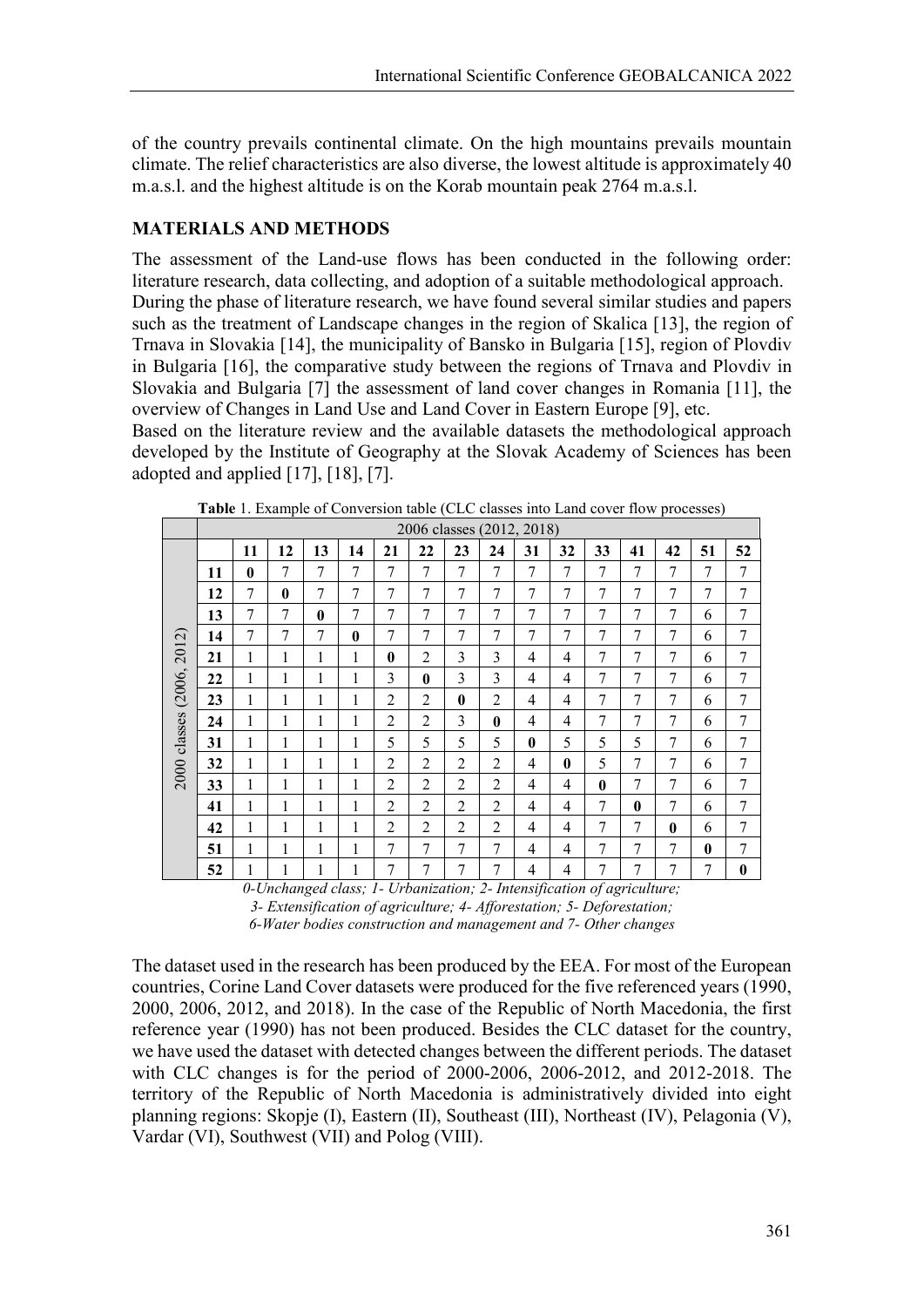The standard CLC nomenclature includes 44 land cover classes. These are grouped in a three-level hierarchy. The five main (level 1) categories are: 1) artificial surfaces, 2) agricultural areas, 3) forests and semi-natural areas, 4) wetlands, and 5) water bodies [19]. At level 2 fifteen types of land cover were distinguished, and at level 3, 44 land cover classes were distinguished. In North Macedonia, a number of 33 out of the 44 classes in the CLC nomenclature were identified.

The analysis of LULC categories has been facilitated in MS Excel, ArcGIS, and QGIS.

The transformation process from Corine land cover changes into Land cover flow processes was performed by the transformation of the second level of CLC classes through conversion table (Table 1). This conversion table, i.e., the "matrix of changes" groups LC changes of the same type. There are  $15 \times 14 = 210$  possible combinations of one-to-one changes between the 15 CLC classes at the second level [20]

According to this referenced methodology, the 210 possible combinations of LUCC classes are grouped into seven major LCFs that represent seven major LULC change processes (LC flows):

- Urbanization: conversion from agricultural (CLC classes 21, 22, and 23), forest lands (CLC classes 31, 32, and 33), wetlands (classes 41 and 42), and water bodies (51 and 52) into urbanized land (CLC class 11) and industrialized land (class 12);
- Intensification of agriculture: transition of LC classes associated with lower intensity use like natural areas (CLC classes 32, 33, except forest class 31 and wetland class 4) into higher intensity agricultural use (classes 21 and 22);
- Extensification of agriculture: transition of LC types from a higher intensity agricultural use (classes 21 and 22) to a lower intensity agricultural use (classes 23 and 24);
- Afforestation: forest regeneration, i.e., the establishment of forests by planting and/or natural regeneration in other natural areas or agricultural lands (change of classes 21, 22, 23, 24, 33, 41, and 42 into classes 31 and 32);
- Deforestation: involving forestland (class 31) changes into another LC or damaged forest (classes 21, 22, 23, 24, 32, 33 and 41);
- Water bodies construction and management: the change of mainly agricultural (classes 21, 22, 23, and 24) and forest land (classes 31 and 32) into water bodies and the consequences of the management of water resources and the water surface area of reservoirs;
- Other changes: changes resulting from various anthropogenic activities, such as the recultivation of former mining areas, dump sites, unclassified changes, etc.

#### **RESULTS**

A number of 950 types of change (CLC classification level 3) were identified across North Macedonia during the 2000-2006 period covering an area of 349.18 km2, which represents 1.36% of the total study area. Almost 1/3 less from the first period, a number of 647 types of change (level 3) were identified over the 2006-2012 period covering an area of 250.43 km2 which represents 0.97% of the total study area. During the 2012-2018 period identified are 925 types of change (level 3) which is again similar to the first period, but now covering an area of 271.86 km2, which represents 1.06% of the total study area similar to the second period.

Through this empirical analysis, we can confirm a uniform trend of LU change processes with a slight decline in value that varies from 1.36% to 0.97% of the total area of the case study (Table 2.), or if we consider them as aggregate data for the three comparative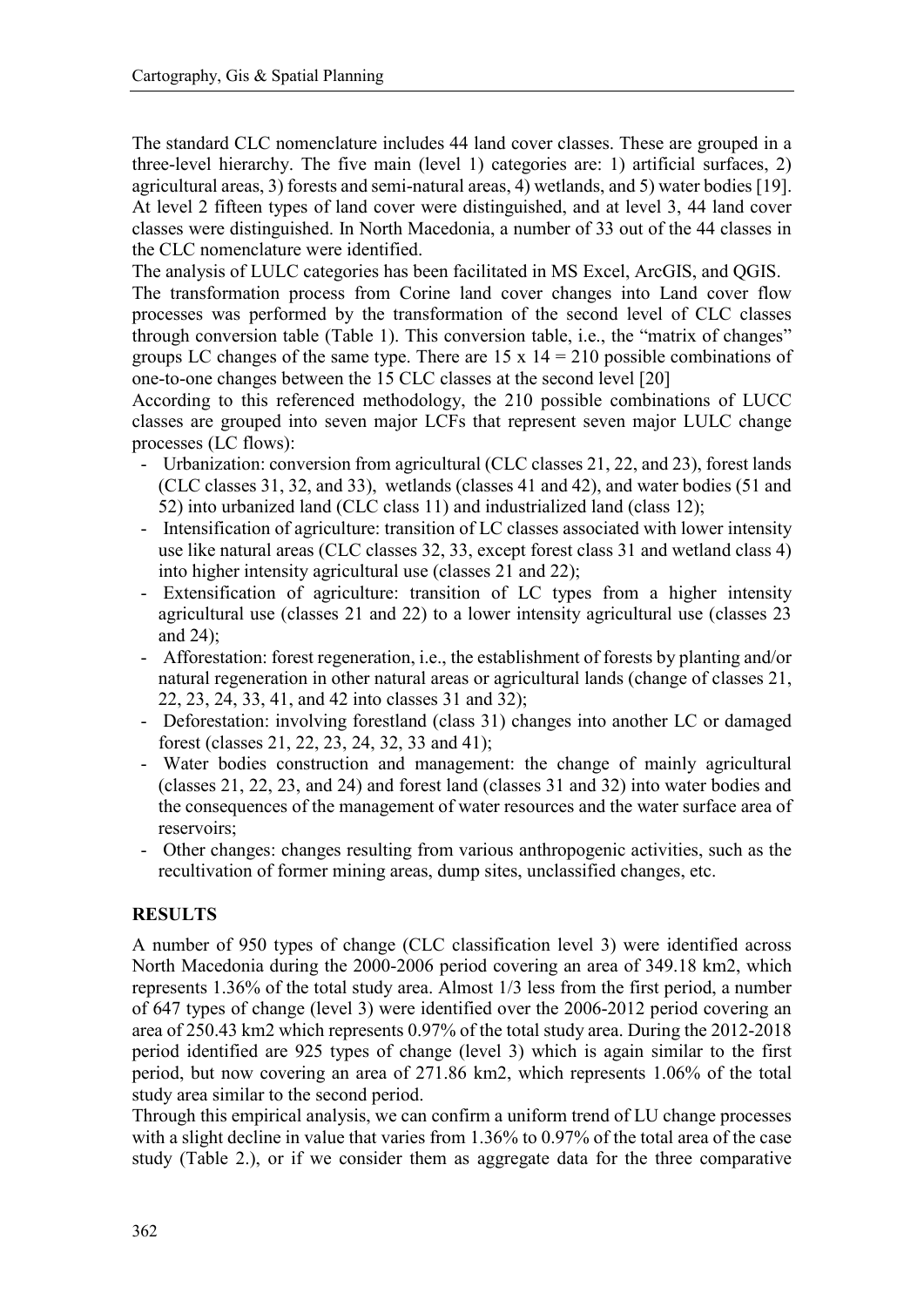periods (2000-2018) in 18 years we can see LU change processes of a total of 871.47 km2 which is 3.39% of the total area of North Macedonia.

Subsequently, these changes were generalized to CLC classification level 2 and used to establish and analyze the 13 classes of change and according to their change processes to undermine the 7 LU flows (Table 2). Apart from their change classes, they are also sorted according to the three periods through which the equal degree of change is confirmed for each of the classes that go into a significant decline in value (Fig.2.).



Artificial surfaces (CLC classes 11, 12, 13, 14) are noting constant gains in the three-time period. In the first period of 2000-2006, they are having the highest gain of 26.961 km2. The second period of 2006-2012 is noting a gain of 12.669 km2 which is a double lower value compared to the first one, but the third period of 2012-2018 is again noting a similar value of gain as the first period of 25.939 km2. Loses of this LULC class are dominantly lower than the gains and summed for the three-period are noting 17.554km2.

Agricultural areas (CLC classes of 21, 22, 23, and 24) during the first-period note almost double losses than gains evidencing 78.084 km2 losses and 53.067 km2 gains. In continuation visible are almost equal values of losses and gains during the second period of 2006-2012, noting 37.68 km2 losses and 31.919 km2 gains. The third period of 2012- 2018 again is noting double losses than gains of 40.131 km2 losses and 19.716 km2 gains. The forests and semi-natural areas (CLC classes of 31, 32, and 33) during the first period note slightly bigger losses than gains noting 268.48 km2 losses and 260.25 km2 gains. In continuation visible are almost equal values of losses and gains during the second and third periods, noting 219.63 km2 losses and 217.48 km2 gains for the 2006-2012 time period and 231.53 km2 losses and 228.38 km2 gains for the 2012-2018 time period.

Wetlands (CLC class of 41) during the tree period time 2000-2018 are noting almost equal values for losses and gains evidencing 1.5 km2 for losses and 1.8 km2 for gains.

Water bodies (CLC class of 51) are noting drastically higher gains than losses which are dominantly evident in the first period of 2000-2006 where losses are 0.7 km2 but gains have a value of 15.5 km2. The other two periods are characterized by a more smooth difference between the losses and gains having 0.6 km2 for losses and 1.9 km2 for gains in the second period of 2006-2012 and 1.3 km2 for losses and 1.5 km2 for gains in the third period of 2012-2018.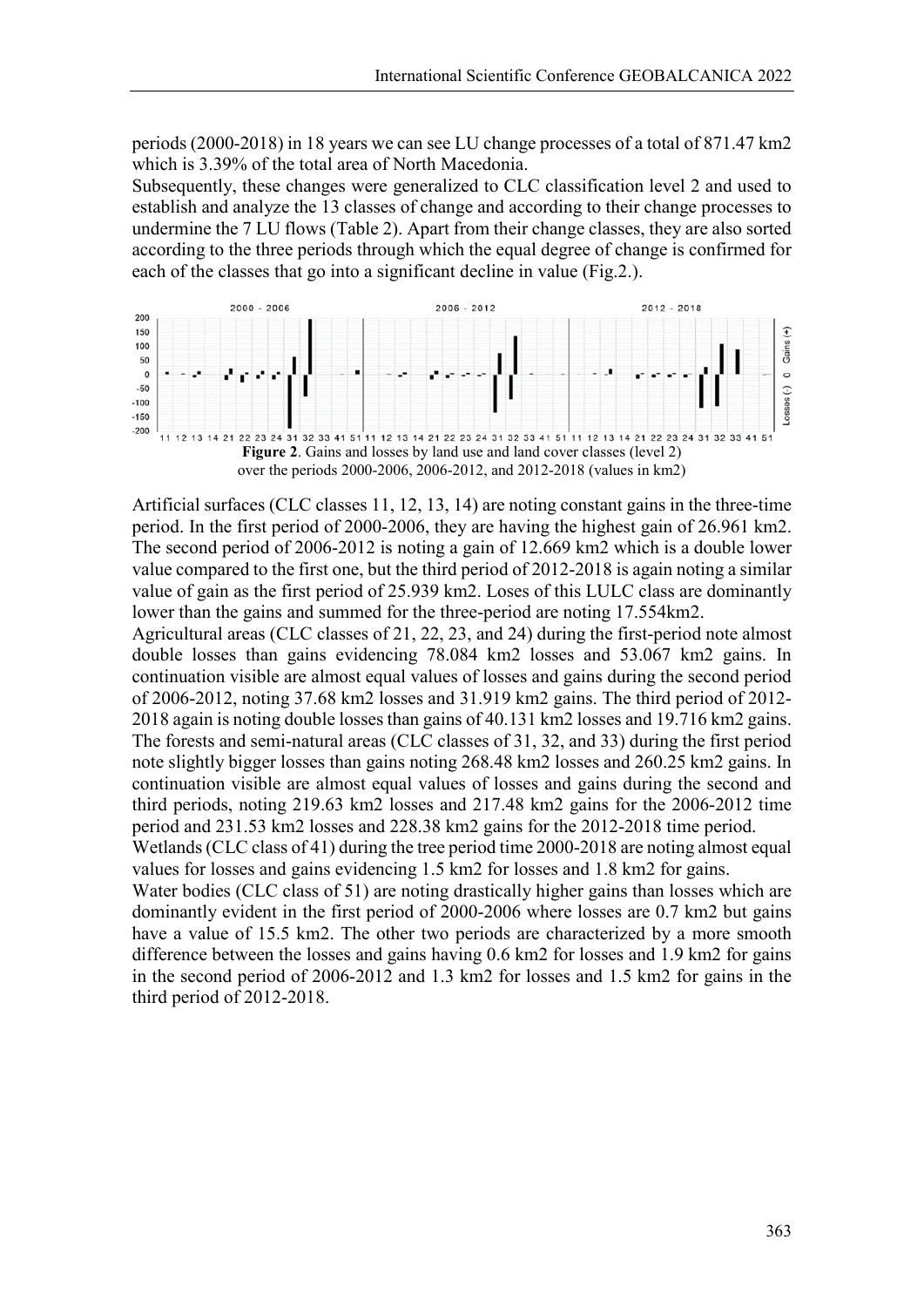|                                     |                                        | 2000 - 2006 period      |                            |                                        | 2006 - 2012 period      |                            | 2012 - 2018 period                     |                         |                            |  |
|-------------------------------------|----------------------------------------|-------------------------|----------------------------|----------------------------------------|-------------------------|----------------------------|----------------------------------------|-------------------------|----------------------------|--|
| LC Flows                            | Total<br>changes<br>(km <sup>2</sup> ) | $%$ of<br>study<br>area | $%$ of<br>total<br>changes | Total<br>changes<br>(km <sup>2</sup> ) | $%$ of<br>study<br>area | $%$ of<br>total<br>changes | Total<br>changes<br>(km <sup>2</sup> ) | $%$ of<br>study<br>area | $%$ of<br>total<br>changes |  |
| Urbanization                        | 26,9                                   | 0,10                    | 7,7                        | 11,81                                  | 0,05                    | 4,72                       | 24,75                                  | 0,10                    | 9,1                        |  |
| Intensification<br>of agriculture   | 15,4                                   | 0,06                    | 4,4                        | 9,96                                   | 0,04                    | 3,98                       | 10,32                                  | 0,04                    | 3,8                        |  |
| Extensification<br>of agriculture   | 27,7                                   | 0,11                    | 7,9                        | 9,87                                   | 0,04                    | 3,94                       | 7,96                                   | 0,03                    | 2,9                        |  |
| Afforestation                       | 69,5                                   | 0,27                    | 19,9                       | 77,21                                  | 0,30                    | 30,83                      | 66,59                                  | 0,26                    | 24,5                       |  |
| Deforestation                       | 184,6                                  | 0,72                    | 52,9                       | 133,01                                 | 0,52                    | 53,11                      | 155,47                                 | 0,60                    | 57,2                       |  |
| Water bodies<br>construction        | 15,5                                   | 0,06                    | 4,4                        | 1,89                                   | 0,01                    | 0,75                       | 1,53                                   | 0,01                    | 0,6                        |  |
| Other changes                       | 9,6                                    | 0,04                    | 2,7                        | 6,69                                   | 0,03                    | 2,67                       | 5,25                                   | 0,02                    | 1,9                        |  |
|                                     |                                        |                         |                            |                                        |                         |                            |                                        |                         |                            |  |
| Total changes<br>(km <sup>2</sup> ) | 349,18                                 | 1,36                    | 100,00                     | 250,43                                 | 0,97                    | 100,00                     | 271,86                                 | 1,06                    | 100,00                     |  |
| Total study<br>area $(km2)$         | 25713                                  |                         |                            | 25713                                  |                         |                            | 25713                                  |                         |                            |  |

**Table 2**. LC flow types in North Macedonia for the periods 2000-2006, 2006-2012, and 2012-2018



Figure 3. Land cover flows change through three periods (chart values in %)

Observing the spatial distribution of CLC change processes (Fig. 4), the most frequent LU flows in North Macedonia over the 2000-2018 periods were deforestation with 53% and afforestation with 24% of the total LUCC area. Following are the processes of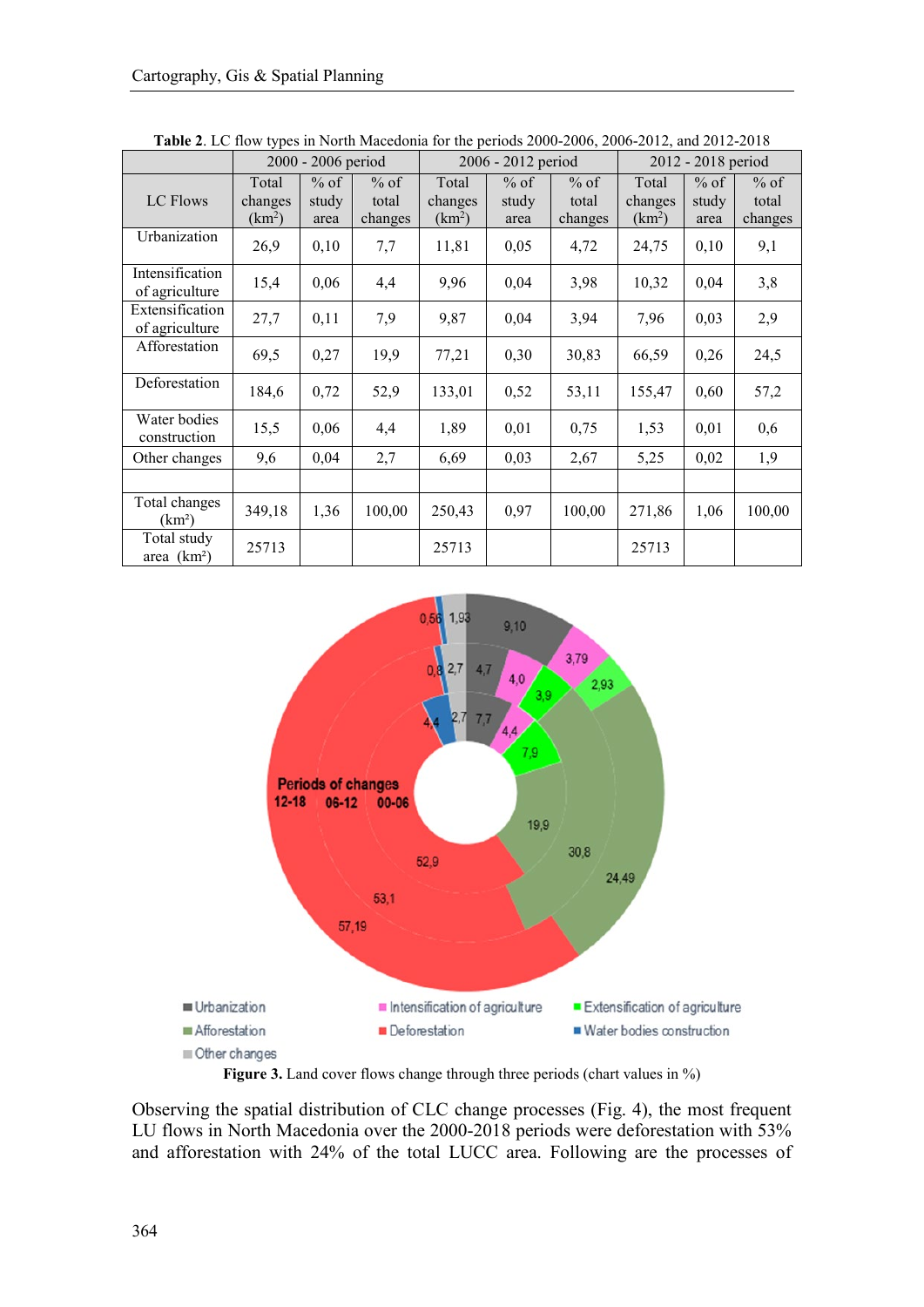urbanization characteristic of the outskirts of the large cities in North Macedonia transforming the agricultural land use categories covering 7% of the total LUCC area. The rest is covered by the change processes of extensification of agriculture with 5% and intensification of agriculture with 4% of the total LUCC area, and a 7% of the area in total for the processes of water bodies' construction and management, unchanged classes and other changes.







**Figure 5**. Land use flows in the period 2000-2018 by region (values in km2)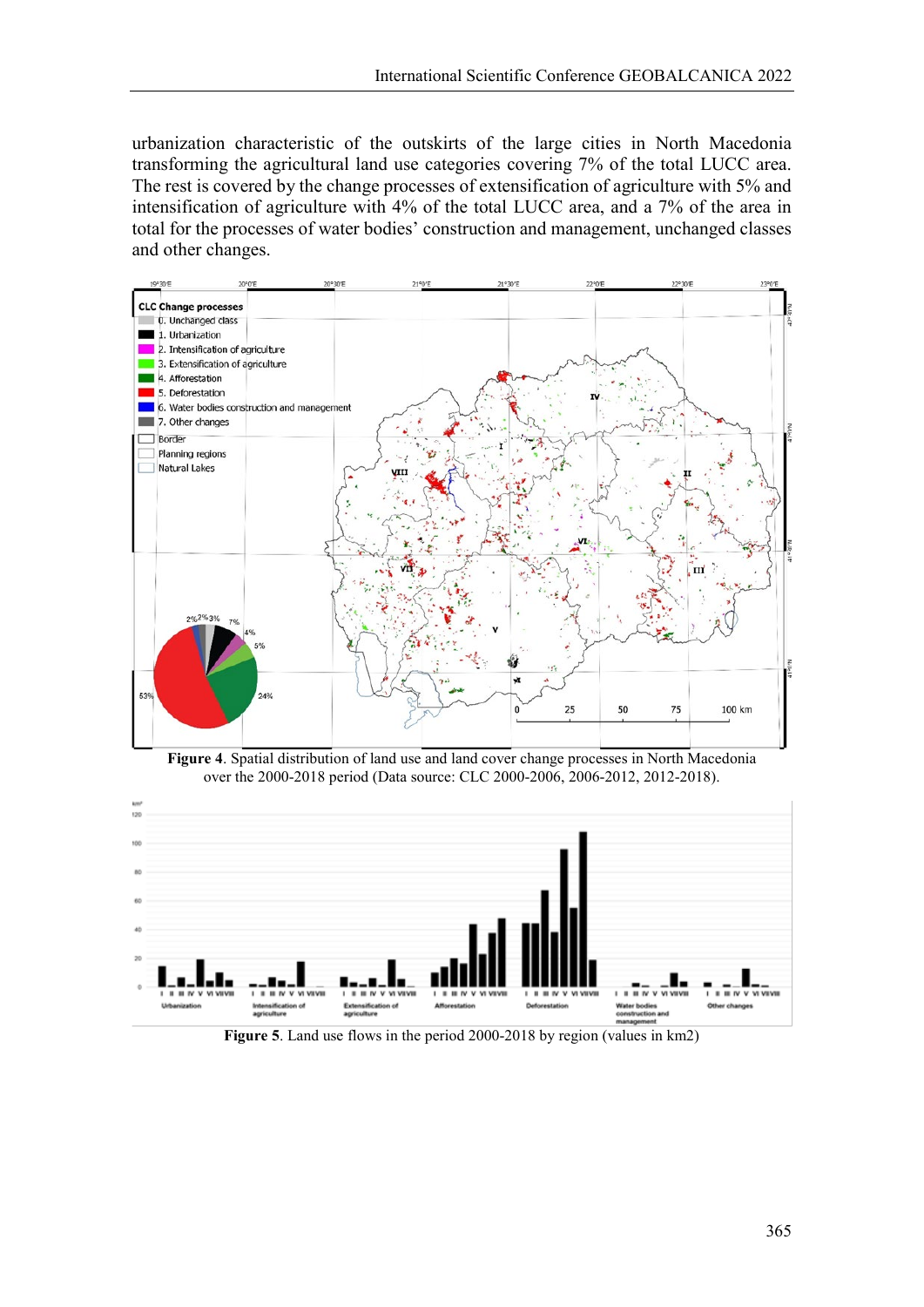|              | Urbanization    |      | of agriculture  |               | Intensification Extensification<br>of agriculture |               | Afforestation   |               | Deforestation   |               |                 | Water bodies<br>constriction | ັ<br>Other<br>changes |               | Total           |               |
|--------------|-----------------|------|-----------------|---------------|---------------------------------------------------|---------------|-----------------|---------------|-----------------|---------------|-----------------|------------------------------|-----------------------|---------------|-----------------|---------------|
|              | km <sup>2</sup> | $\%$ | km <sup>2</sup> | $\frac{0}{0}$ | km <sup>2</sup>                                   | $\frac{0}{0}$ | km <sup>2</sup> | $\frac{0}{0}$ | km <sup>2</sup> | $\frac{0}{0}$ | km <sup>2</sup> | $\frac{0}{0}$                | km <sup>2</sup>       | $\frac{0}{0}$ | km <sup>2</sup> | $\frac{0}{0}$ |
| -1           | 14,6            | 17,8 | 2,3             | 2,8           | 7,2                                               | 8.8           | 10,1            | 12,3          | 44,6            | 54,3          | $\theta$        |                              | 3,3                   | 4,0           | 82.0            | 100.0         |
| $\mathbf{I}$ | 1,2             | 1,8  | 1,6             | 2,5           | 3,3                                               | 5,1           | 14,2            | 21,9          | 44,4            | 68.5          | 0,2             | 0,3                          | 0,0                   | 0,0           | 64.8            | 100,0         |
| Ш            | 6,8             | 6,3  | 6.9             | 6,4           | 1,9                                               | 1,7           | 20,1            | 18.6          | 67,4            | 62,6          | 2,9             | 2.7                          | 1,8                   | 1,7           | 107.8           | 100,0         |
| <b>IV</b>    | 1,9             | 2,7  | 4,6             | 6,6           | 6,3                                               | 9,1           | 16,5            | 23,9          | 38,4            | 55,6          | 0.9             | 1,4                          | 0,4                   | 0.6           | 69.1            | 100,0         |
| V            | 19,4            | 11,0 | 1.9             | 1,1           | 1,5                                               | 0,8           | 43,8            | 25,0          | 96,0            | 54,7          | $\theta$        | $\theta$                     | 12,9                  | 7,3           | 175.4           | 100,0         |
| VI           | 4,5             | 3.7  | 17,8            | 14,4          | 19,7                                              | 16,0          | 23,0            | 18,7          | 55,2            | 44,8          | 0.9             | 0,7                          | 2,0                   | 1,6           | 123.2           | 100,0         |
| VІІ          | 10,2            | 5.9  | 0,2             | 0,1           | 5,7                                               | 3,3           | 37,7            | 21,8          | 108.1           | 62,5          | 10              | 5,7                          | 1,1                   | 0,6           | 172.9           | 100,0         |
| VIII         | 4,9             | 0.6  | 0,4             | 0,1           | 0,6                                               | 0,1           | 47,9            | 6,0           | 19,0            | 2,4           | 4               | 0,4                          | 0.0                   | 0,0           | 795,2           |               |

**Table 3**. LU flows in North Macedonia over the 2000-2018 period by planning region

I. Skopje, II. Eastern, III. Southeast, IV. Northeast, V. Pelagonia, VI. Vardar, VII. Southwest, and VIII. Polog planning region

Most conversions from one land use and land cover category to another took place in the Pelagonia, Southwest, and Vardar planning region, and the least affected are the Northeast, Eastern, and Polog planning regions. (Fig. 5 & Table 3.).

Urbanization expansion is most visible in Skopje, Pelagonia, and Southwest planning region notes covering 44.23 km2 or 70% of the total changed area.

Intensification of agriculture is most characteristic of the Vardar planning region where we can identify 17.75 km2 or 50% of the total changed area. Extensification of agriculture is visible in Skopje, Northeast, and Southwest planning region transforming an area of 19.15km2 or 42% of the total changed area.

Afforestation changing processes were most successful in Polog, Pelagonia, and Southwest planning region regaining the forestland of 129.45 km2 or 61% of the total changed area.

Deforestation processes applied their destructive repercussion the most in the Southwest, Pelagonia, and Southeast planning regions with 271.54 km2 or 57% of the total changed area.

Water bodies' construction and management influenced the most in the Southwest and Polog planning region with 13.82 km2 or 73% of the total changed area.

## **LAND COVER FLOWS BY REGIONS**

The following part is an overview of the analysis of land use processes by planning regions. For that purpose, an analysis was made of the data obtained from GIS by individual regions for the three periods by region.

In the Skopje region, the dominant process for the three periods is deforestation, which has a decreasing trend. The second more important process is afforestation tends to increase, although in the last period it has decreased compared to the middle period. An important process in this region is urbanization which is constantly growing, especially in the last period of change.

In the Eastern region, as in others, the most important process is deforestation, followed by afforestation. There is a slight increase in the last period of changes in the urbanization process.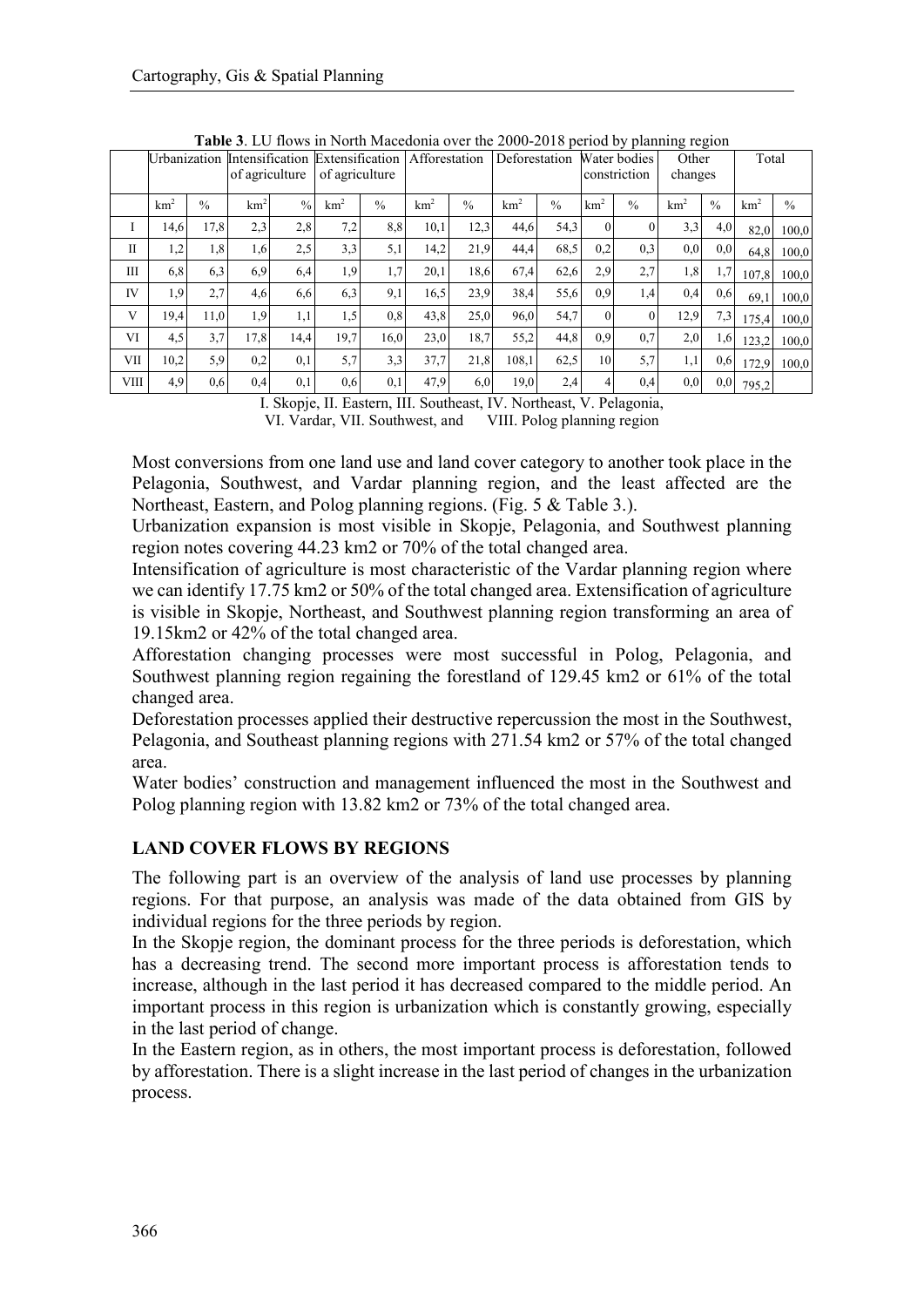| Skopje region                         | 2000-2006 | 2006-2012 | 2012-2018    | Eastern region                 | 2000-2006 | 2006-2012 | 2012-2018    |
|---------------------------------------|-----------|-----------|--------------|--------------------------------|-----------|-----------|--------------|
| Urbanization                          | 7,7%      | 4,7%      | 9,1%         | Urbanization                   | 0.3%      | 0,0%      | 4,7%         |
| Intensification of agriculture        | 4,4%      | 4,0%      | 3,8%         | Intensification of agriculture | 0,6%      | 10,1%     | 1,8%         |
| <b>Extensification of agriculture</b> | 7,9%      | 3,9%      | 2,9%         | Extensification of agriculture | 3,0%      | 0.0%      | 10,5%        |
| Afforestation                         | 19,9%     | 30,8%     | 24,5%        | Afforestation                  | 20,6%     | 25,1%     | 22,2%        |
| Deforestation                         | 52,9%     | 53,1%     | 57,2%        | Deforestation                  | 74,7%     | 64,8%     | 60,8%        |
| Water bodies constr. & manag.         | 4,4%      | 0,8%      | 0,6%         | Water bodies constr. & manag.  | 0,7%      | 0.0%      | 0.0%         |
| Other changes                         | 2,7%      | 2,7%      | 1,9%         | Other changes                  | 0.0%      | 0.0%      | 0.0%         |
| Southeast region                      | 2000-2006 | 2006-2012 | 2012-2018    | Northeast region               | 2000-2006 | 2006-2012 | 2012-2018    |
| Urbanization                          | 3,5%      | 4,2%      | 12,5%        | Urbanization                   | 2,5%      | 3,5%      | 2,1%         |
| Intensification of agriculture        | 5,3%      | 0.0%      | 13,9%        | Intensification of agriculture | 1,5%      | 18,2%     | 1,9%         |
| Extensification of agriculture        | 0,5%      | 2,1%      | 3,2%         | Extensification of agriculture | 11,8%     | 5,1%      | 9,1%         |
| Afforestation                         | 11,3%     | 27,1%     | 22,4%        | Afforestation                  | 26,1%     | 16,2%     | 28,9%        |
| Deforestation                         | 74,9%     | 63,5%     | 42,5%        | Deforestation                  | 57,5%     | 56,2%     | 51,8%        |
| Water bodies constr. & manag.         | 3,0%      | 2,8%      | 2,1%         | Water bodies constr. & manag.  | 0,0%      | 0,6%      | 4,7%         |
| Other changes                         | 1,4%      | 0,2%      | 3,4%         | Other changes                  | 0,6%      | 0.0%      | 1,5%         |
|                                       |           |           |              |                                |           |           |              |
| Pelagonia region                      | 2000-2006 | 2006-2012 | 2012-2018    | Vardar region                  | 2000-2006 | 2006-2012 | 2012-2018    |
| Urbanization                          | 11,0%     | 8,7%      | 17,6%        | Urbanization                   | 1,7%      | 1,4%      | 8,5%         |
| Intensification of agriculture        | 0,5%      | 0,0%      | 5,6%         | Intensification of agriculture | 20,0%     | 12.7%     | 8,4%         |
| Extensification of agriculture        | 1,9%      | 0.0%      | 0.0%         | Extensification of agriculture | 19,0%     | 21,7%     | 5,6%         |
| Afforestation                         | 25,3%     | 31,1%     | 7,2%         | Afforestation                  | 25,7%     | 10,5%     | 16,5%        |
| Deforestation                         | 50,9%     | 54,8%     | 66,3%        | Deforestation                  | 33,7%     | 49,7%     | 56,6%        |
| Water bodies constr. & manag.         | 0.0%      | 0,0%      | 0.0%         | Water bodies constr. & manag.  | 0.0%      | 3,0%      | 0.0%         |
| Other changes                         | 10,4%     | 5,5%      | 3,3%         | Other changes                  | 0.0%      | 1,1%      | 4,4%         |
| Southwest region                      | 2000-2006 | 2006-2012 | 2012-2018    | Polog region                   | 2000-2006 | 2006-2012 | 2012-2018    |
| Urbanization                          | 7,6%      | 0,3%      | 9,8%         | Urbanization                   | 15,7%     | 5,6%      | 0,2%         |
| Intensification of agriculture        | 0,2%      | 0,0%      | 0,2%         | Intensification of agriculture | 1,0%      | 0,6%      | 0,2%         |
| Extensification of agriculture        | 9,8%      | 0,4%      | 0.1%         | Extensification of agriculture | 0,0%      | 3,9%      | 0,0%         |
| Afforestation                         | 14,0%     | 46,1%     | 5,4%         | Afforestation                  | 18,0%     | 49,0%     | 99,6%        |
| Deforestation                         | 49,4%     | 53,2%     | 83,3%        | Deforestation                  | 50,0%     | 41,0%     | 0.0%         |
| Water bodies constr. & manaq.         | 18,2%     | 0.0%      | 0.0%<br>1,2% | Water bodies constr. & manaq.  | 15,3%     | 0,0%      | 0.0%<br>0,0% |

In the Southeast region, as in the previous ones, deforestation is the dominant process, followed by afforestation. In the last period of changes, there is an intensification of the process of urbanization and the intensification of agriculture.

The Northeast region has a high growth rate of the deforestation process. There is also an increase in the afforestation process. It is worth mentioning the intensification of agriculture in the second period.

In the Pelagonija region, the dominant process is deforestation, which is constantly growing. Afforestation is growing in the first two periods, after which it significantly decreases in the third. On the other hand, urbanization tends to grow in the three periods. For the Vardar region, in addition to the deforestation which is in constant growth, the processes of intensification and extension of agriculture are characteristic, which have significant growth in the first two periods.

The steady growth of deforestation is also noticeable in the Southwest region. Specifically, afforestation is in significant growth only in the second period.

The Polog region is the only one in which the growth of afforestation has an advantage over deforestation. There is growth in urbanization, but with a strong tendency to decrease in the second and third periods.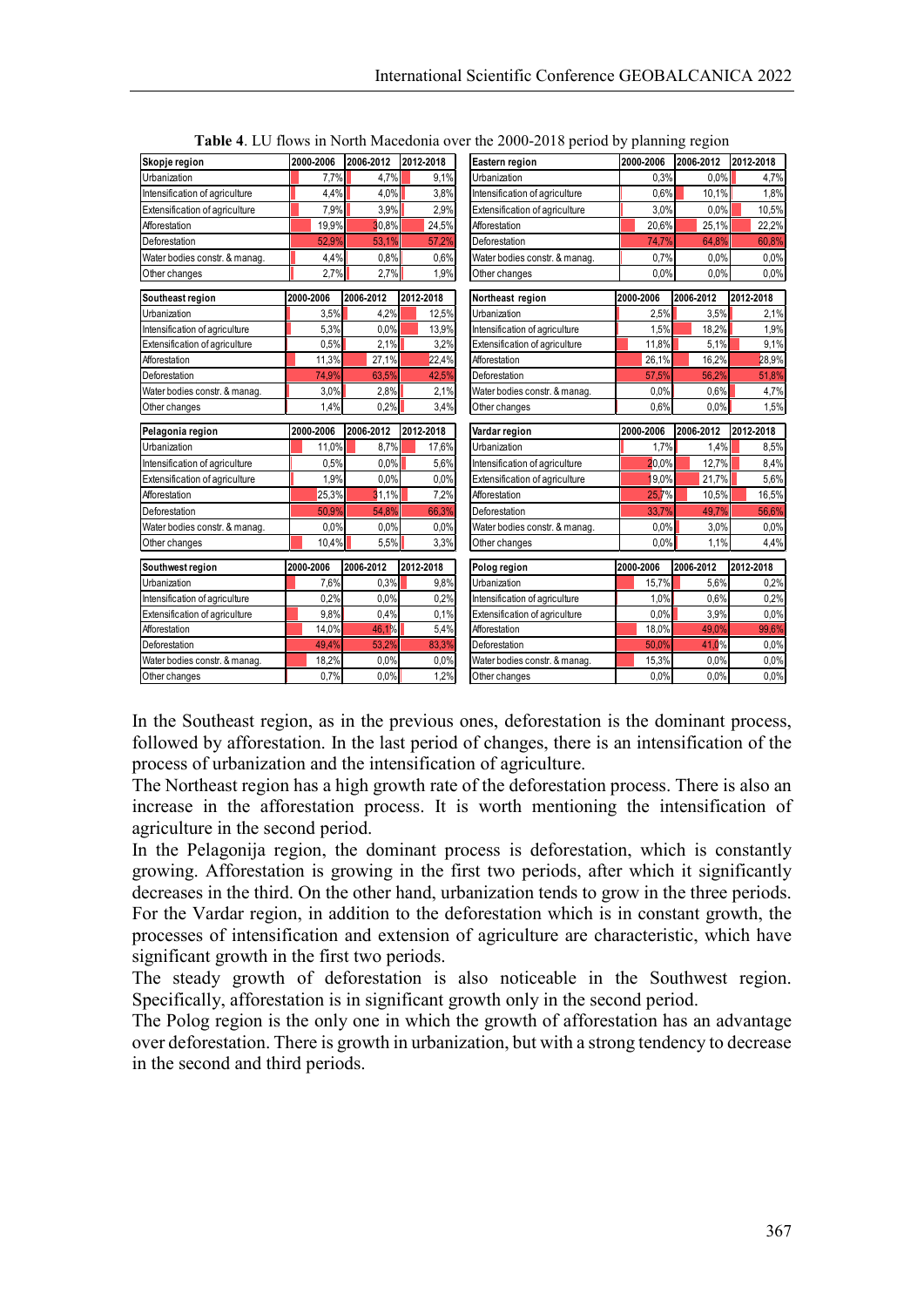

**Figure 6**. Land cover flows in North Macedonia by planning regions (chart values in %)

## **DISCUSSION**

The process of deforestation is in general the result of two destructive factors: illegal woodcuts and forest fires. State and private forests in the Republic of North Macedonia are integrally managed by the Public enterprise for forest management PE "Makedonski Sumi". According to the State Statistical Office, 88.88% of the total area under forests is state-owned and 11.2% belongs to private forests.

Illegal woodcut is one of the biggest problems for forestry. According to the data of PE "Makedonski Sumi" [21] on the territory of North Macedonia in 2002, illegally was cut about 177.000 m3 of wood on an area of 0.06 km2. This situation was similar in 2003 and 2004 affecting the forests in Skopje, Southeast, Pelagonia, Southwest, and Polog planning regions. In 2004, according to the amendments to the Law on Forests Public enterprise formed a Forest guarding Service working in two cities covering the western and eastern regions. This service in 2004 had submitted Reports for illegal logging against 2.793 persons. Fort the first period (2000-2006) according to the statistic from the Sector for forest protection, supervision, and internal control two forest fires are detected. The one in 2000 counted 476 fires with 0.46 km2 size of burned area and the one in 2007 counted 652 fires with 0.35 km2 burned area.

In this way, the deforestation process is a leading one in the first period (2000-2006) covering a territory of 184.565 km2 which represents 51.76% of the total LUCC area or 0.73% of the case study (Table 3.). Most conversion phenomena involved forest land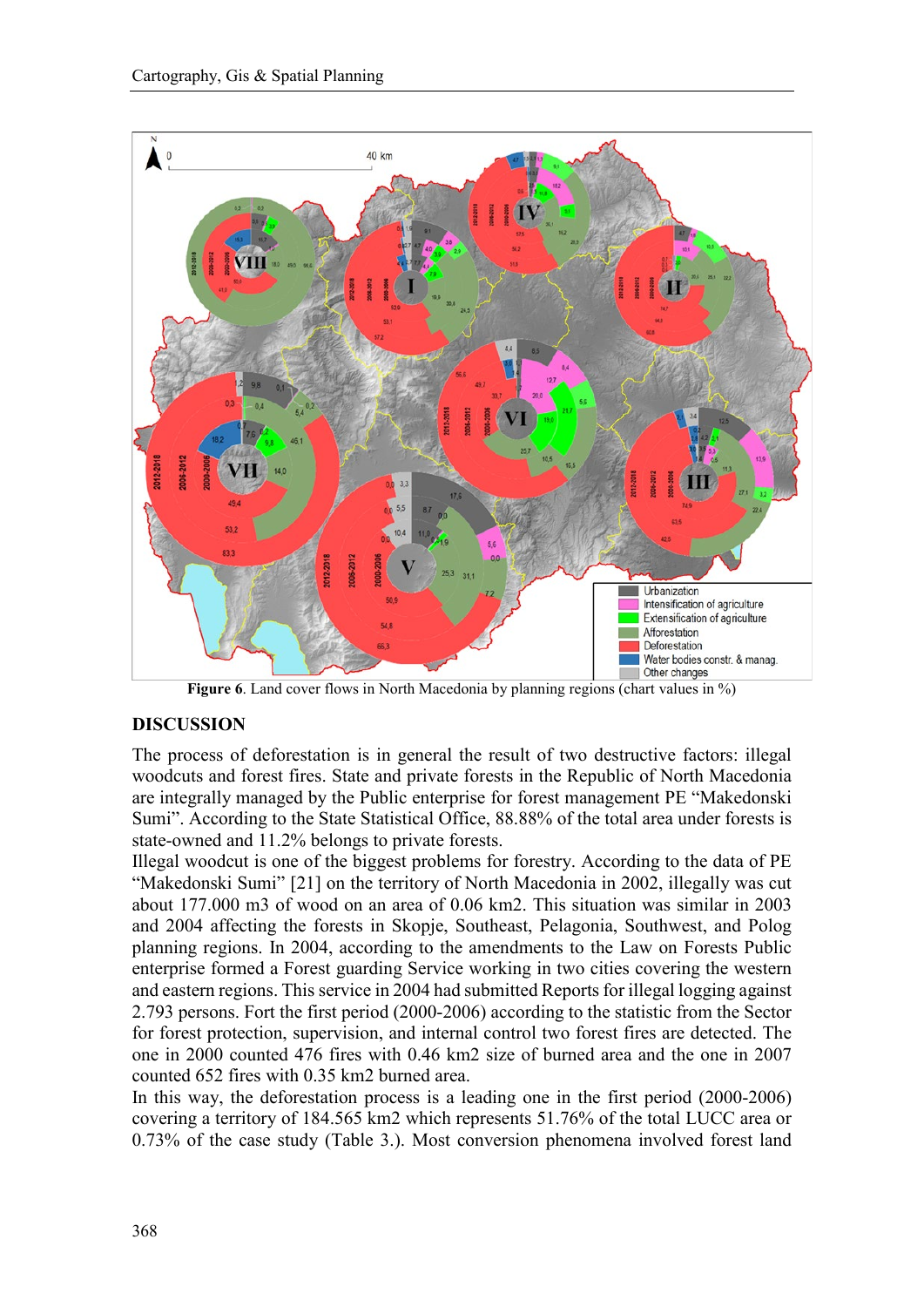(class 31, level 2) and its transition to Scrub and/or herbaceous vegetation associations (class 32, level 2).

In 2009, new Law on Forests came into force, according to which the forest police is the unique institution authorized to protect the forests from illegal logging, forest fires, diseases and pests, and other disasters. It is authorized to intervene, legitimate, and take into custody persons who have been caught doing illegal or criminal activities according to the Law, both in the state and private-owned forest areas. For the second period (2006- 2012) two forest fires are also detected. The one in 2011 counted 302 fires with 0.17 km2 size of burned area and the one in 2012 counted 476 fires with 0.16 km2 burned area.

Subsequently, in the second period of 2006-2012, the deforestation processes have lower usurpation on the territory compared with the first period with 133.011 km2 with 0.52% of the study area but are still leading one compared to the others with 50.24% of the total LUCC area (Table 3.).

To increase the efficiency of forest protection, in 2014 the Law on Forests was amended, according to which the authority for forest guarding and protection was given back to the subject managing the forests. According to the new amendments, there are two levels of security of the forests: control patrol carried out by the forest police and regional executed by the forest guarding department of PE "Makedonski Sumi". With this, the Public enterprise received more authorizations to control the regions they are in charge of. Another change in the system was the inclusion of the Ministry of Interior, as an institution that is over the top of all the institutions involved in forest guarding. For the third period (2012-2018) one forest fire is detected. The one in 2017 counted 364 fires with a 0.13 km2 size burned area.

For the third period of 2012-2018, the deforestation processes have again increased the usurpation of the territory with 155.47 km2 and 0.61% of the study area and are the leading process with 56.35% of the total LUCC area (Table 3.).

Afforestation is the second significant process that took place in North Macedonia during the studied period, representing over 24% of the total LUCC area (Fig. 3 & Fig. 4). According to the CORINE Land Cover database (2018), the forests and semi-natural areas of North Macedonia amounts to 15273.07 km2 or 60.06% of the total territory of the country.

The expansion of the forest area is due primarily to the activities of the Public enterprise "PE Makedonski Sumi" through their programs for simple and expanded forests reproduction of the state-owned forest. Simple forest reproduction means breading and protection of the existing forests, besides the preservation. The activities of the Public enterprise in this area are in accordance with the Special forest management plans. Expanded forest reproduction is a long-term program of the Public enterprise for forestry that represents afforestation of new forests by planting bare fields and erosive areas, melioration of non-productive degraded forests and bushes, nurturing and preventive protection of the culture of the forest, etc.

Within the long-term program for afforestation in North Macedonia PE "Makedonski Sumi" in the period of 2008-2016 had implemented the project of the government, the Action "Tree day – plant your future". Within this action for the period of 2008-2016 total area of 0.13 km2 has been afforested. In 2018 the enterprise made a field and financial analysis for this action after which it was determined that the percentage of success of this action is 21% i.e. 7.394.518 out of 35.211.985 seedlings have survived. Before the beginning of this action, the state enterprise has been executing regular afforestation of the expanded forest reproduction program. In the period 2002-2007, the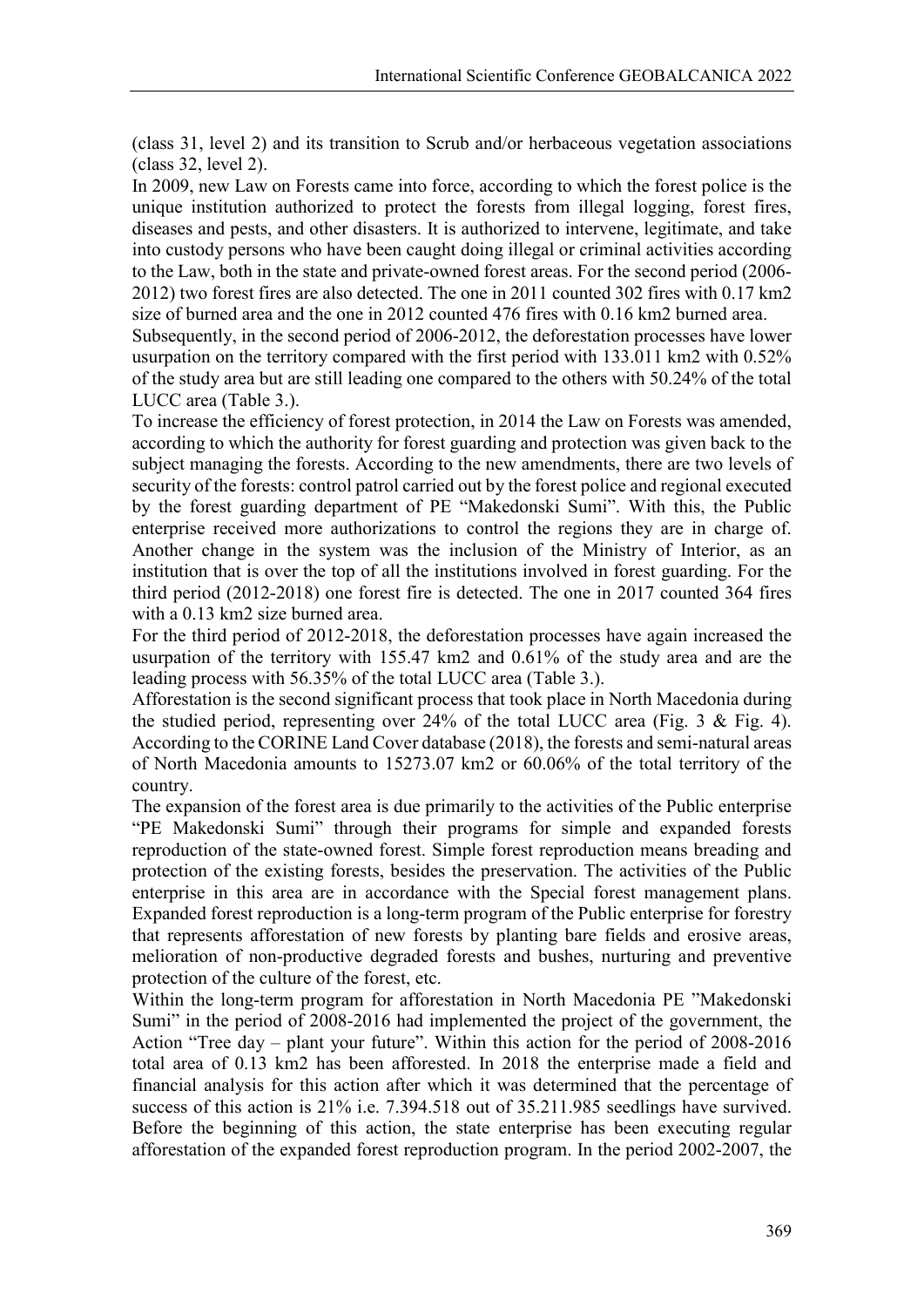total area of 0.13 km2 has been afforested with a total of 34.514,800 seedlings showing even more successful statistics than the ones of the campaign "Tree day-plant your future".

In this way change process of afforestation is having some dominant values in the threetime period, covering a very similar surface in the first and third periods with 69.54 km2 for the first period (2000-2006) representing 19.5% of the total LUCC area or 0.27% of the case study and 66.59 km2 fort the third period (2012-2018) representing 24.14% of the total LUCC area or 0.26% of the case study. We can notice a slight enlargement of this change process in the second period (2006-2012) with 77.2 km2 representing 29.16% of the total LUCC area or 0.3% of the case study. The most common type of transition was from Scrub and/or herbaceous vegetation (class 32, level 2) associations to forests (class 31, level 2).

Examining the reasons for the phenomenon of urbanization visible as the third significant LU change process in North Macedonia, we started with an analysis of the democratization process transmitted through European perspectives and incorporated into national legislation. A process that is undoubtedly one of the key initiators of this spatial reprogramming, and in North Macedonia it is marked by the process of decentralization (2005) and initiated by the Law on Local Self-Government (2002), legal acts by which many of the competencies of the central government have been transferred to the local level, a level that affects cities and urban regions. Decentralization of government, fiscal decentralization, territorial organization, and capacity building of municipalities were key segments of the decentralization process, competencies that enabled municipalities to implement several processes at the local level, including urban (urban and rural) planning and local economic development.

Urban planning has become one of the pillars of local autonomy, and at the same time, it is among the most complex competencies that have been transferred to the municipalities with the introduction of decentralization. Stimulated, but not completely confident in their intention, the municipalities reached for the regulations that directly visualized this strategic commitment and mostly focused on the urbanization process. The urbanization of their urban areas and rural settlements have taken a back seat to the perceived opportunity for economic development in areas that do not belong to urban units. Applying the guidelines set by the Law on Spatial and Urban Planning (2005 and 2014), a series of urban plans for out-of-town settlements were prepared and adopted for groups of buildings and complexes, larger buildings, or infrastructure buildings of local importance, which are treated neither by the general urban plan nor by the urban plan for the village. The permanent conversion of agricultural into construction land is still legally regulated if it enters the planning scope of the new urban plan.

All this has contributed to the emergence of intensive urban sprawl in the outlying rural areas and new local economic zones and economic complexes on the territory of municipalities, outside their urban centers. And except in a form initiated and implemented at the local level, such phenomena are further strengthened by the emergence of the Directorate for Technological Industrial Development Zones (TIDZ), which began operations in January 2002. Their spatial repercussion caused the usurpation of territories near large urban centers in all parts of the country, areas that possessed specific soil characteristics and up to that time with constant agricultural activity. Their positioning is based on two aspects, the first is state ownership, and the second is the proximity and extension of the regional transit axes. In the form of urbanized units, with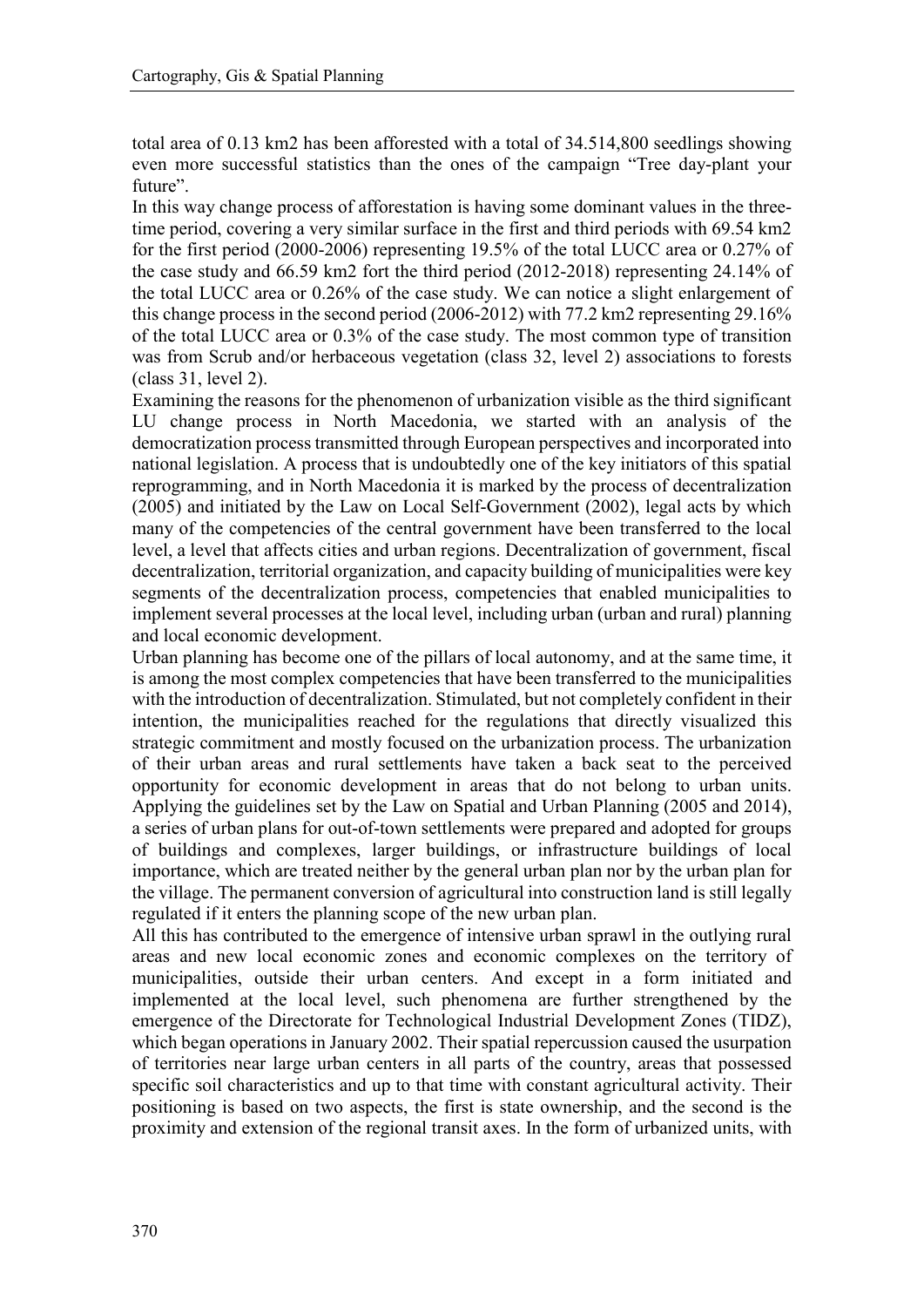highly developed infrastructure within their borders, they significantly complement the emergence of partial positioning and the formation of independent spatial-program units. Over the first period (2000-2006) artificial surfaces would enlarge by 28,866 km2 which represents 7.5% of the total change-affected area or 0.11% of the study case, especially to the detriment of all agricultural land-use categories. This change process is halfway lowering its intensity in the second period (2006-2012) covering an area of 11.8 km2 which represents 4,4% of the total LULC area or just 0.05% of the case study. In the third period (2012-2018) this change process is again enlarging its visibility covering an area of 24.75 km2 representing 8.9% of the total change-affected area or 0.1% of the case study. This expansion in the third period is due to the construction of new highways and regional roads in the Skopje, Southeast, and Southwest planning region, as well as mining activities in the largest coal mine in the Pelagonija planning region.

Water bodies' construction and management during the three-time periods encompassed a total of 18.926 km2 which is 2.11% of the total changed area, or 0.07% of the study case. Although it's a high percentage compared to the others it's important to state that the largest amount of transformation of the land use for this category is made in the first period (2000-2006) with a total of 15.511 km2 which is 4.35% of the total LUCC area or 0.06% of the study case. This is due to the construction activities connected with the dam and hydropower plant "St. Petka" are located on the river Treska, located in Polog and Southwest planning regions. The plant is located between the larger HPP Kozjak and the smaller HPP Matka, which completed the hydro system "Kozjak-Matka" and fully used the hydro potential of the river Treska. The hydropower plant was put into operation on August 1, 2012, with a capacity of 36.4 megawatts. The first construction works for the plant started in February 2004. According to initial plans, the plant was to be completed in 2009. The contract for the construction of the hydropower plant was signed in 2005, and the construction of the hydropower plant began in 2006 and lasted for six years. The hydropower plant was put into operation in 2012 on a trial basis.

#### **CONCLUSION**

The main purpose of the present study was to document major Land Use Cover trends in North Macedonia during the periods 2000-2006, 2006-2012, and 2012-2018.

For the first period in 2000-2006 was identified LULC area of approximately 349.18 km2 or 1.36% of the total country area, 271.86 km2 for the second period of 2006-2012 or 1.06% of the total country area, and 250.86km2 or 0.97% of the total country area, comprising a total area of 25,444.2 km2. The most frequent LU flows in North Macedonia over the 2000-2018 periods were deforestation with 53% of the total changed area, afforestation with 24% of the total changed area, and the processes of urbanization with 7% of the total changed area. The rest is covered by the change processes of extensification of agriculture with 5% and intensification of agriculture with 4% of the total changed area, and a 7% of the area in total for the processes of water bodies' construction and management, and other changes. We can confirm a uniform trend of LU change processes with a slight decline in value that varies from 1.36% to 0.97% of the total area of the case study, or if we consider them as aggregate data for the three comparative periods in 18 years we can see LU change processes of a total of 871.47 km2 which is 3.39% of the total area of North Macedonia.

Apart from their change, classes are also sorted through their equal degree of change which is confirmed for each of the classes through the analysis of gains and losses for level 2 classes. Artificial surfaces note constant gains in the three-time period. From 2000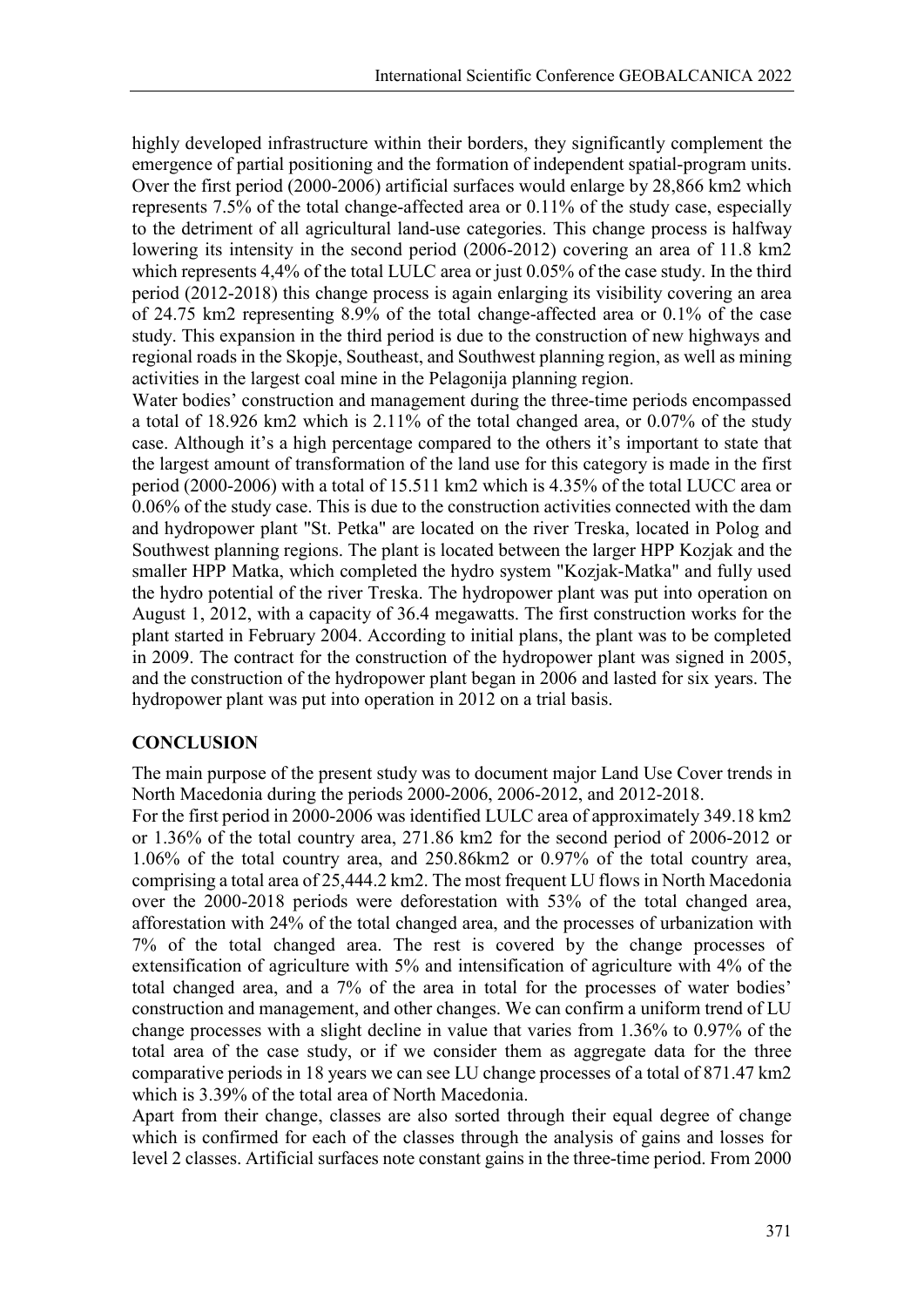to 2006 they are having the highest gain. Loses of this class are dominantly lower than the gains and summed for the three-time period. Agricultural areas during the first period note almost double losses than gains evidencing. In continuation, visible are almost equal values of losses and gains during the second period. The forests and semi-natural areas during the first period note slightly bigger losses than gains. In continuation visible are almost equal values of losses and gains.

Using the CORINE land cover database through this GIS-based assessment of land use and land cover change for the period 2000-2018 we highlighted a various range of modifications in North Macedonia. This analysis can be taken as a reliable source for monitoring and qualifying spatial and temporal LULC changes, but we should count on possible limitations or uncertainties, having in mind that the minimum mapping area of the CLC database is 25ha. The main purpose of this study was to document major Land Use Cover trends in North Macedonia during the periods 2000-2006, 2006-2012, and 2012-2018. Further analyses could be developed based on the obtained results and cartographical and tabular materials. The most important conclusion of this study is the continuity in this process using the same or more advanced materials as resources for developing the results. In that way, we could stay informed about the crucial tendencies and the causalities of the changes.

## **REFERENCES**

[1] Haines -Young, R. & Weber, J. Land account for Europe 1990–2000. Towards integrated land and ecosystem accounting, European Environment Agency, Copenhagen, pp. 107, 2006.

[2] Feranec, J., Jaffrain, G., Soukup, T. & Hazeu, G. Determining changes and flows in European landscapes 1990–2000 using CORINE land cover data. In: Applied Geography, vol. 30, pp. 19– 35, 2010.

[3] Weber, J.L. Implementation of land and ecosystem accounts at the European environment agency. In: Ecological Economics, vol. 61(4), pp. 695–707, 2007.

[4] Turner II, B.L. & Meyer, W.B. Land use and land cover in global environmental change: Considerations for study. In: International Social Science Journal, vol. 43, 4(130), pp. 669-679, 1991

[5] Gorin, S., Radevski, I., Milevski, I., Markoski, B., & Dimitrovska, O. GIS based analysis of the land cover changes in Skopje region during the period 2000–2012. In: T. Bandrova & M. Konecny (Eds.): Bulgarian Cartographic Association, pp. 661–666, 2014

[6] Lu, D., Mausel, P., Brondizio, E. & Moran, E. Change detection techniques. In: International Journal of Remote Sensing, vol. 25, 12, pp. 2365–2407, 2004.

[7] Feranec, J., Stoimenov, A., Otahel, J., Vasteva, R., Ropecka, M., Betak, J. & Husar, K. Changes of rural landscape in Slovakia and Bulgaria in 1990–2000 identified by application of CORINE land cover data (case studies – Trnava and Plovdiv region). In: Braun, M. (ed): EARSeL eProceedings of the Second Workshop of the EARSeL SIG on Remote Sensing of Land Use and Land Cover Application and Development. EARSeL and Universität, Bonn, pp. 441–454, 2006.

[8] Feranec, J., Hazeu, G., Christensen, S. & Jaffrain, G. CORINE land cover change detection in Europe (case studies of the Netherlands and Slovakia). In: Land Use Policy, vol. 24, pp. 234–247, 2007.

[9] Feranec, J., Soukup, T., Taff, G.N., Stych, P., Bicik, I. Overview of Changes in Land Use and Land Cover in Eastern Europe. In: Gutman, G., Radeloff, V. (eds) Land-Cover and Land-Use Changes in Eastern Europe after the Collapse of the Soviet Union in 1991. Springer, Cham. pp. 13–33. 2017.